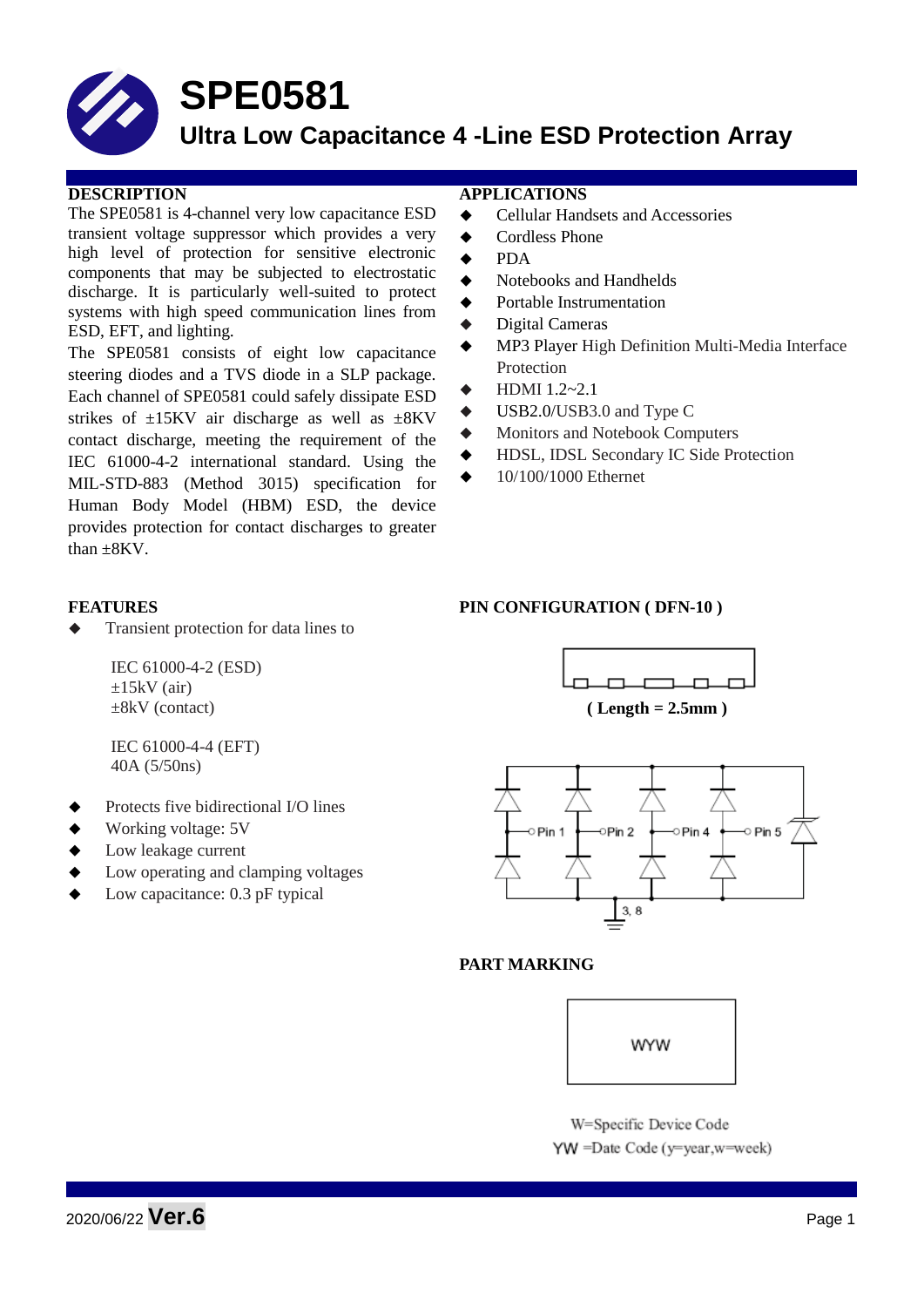

# **SPE0581**

## **Ultra Low Capacitance 4 -Line ESD Protection Array**

| <b>Part Number</b> | Package  | <b>Part Marking</b> |  |  |
|--------------------|----------|---------------------|--|--|
| SPE0581DFN10RGB    | $DFN-10$ | W                   |  |  |

 $YW = Date Code (Y : 0~9, W : A~Z and a~z)$ 

※ SPE0581DFN10RGB : Tape Reel ; Pb – Free ; Halogen – Free

### **ABSOULTE MAXIMUM RATINGS**

(TA=25℃ Unless otherwise noted)

| <b>Parameter</b>                                 | <b>Symbol</b> | <b>Typical</b> | Unit            |
|--------------------------------------------------|---------------|----------------|-----------------|
| Peak Pulse Power ( $tp = 8/20 \mu s$ )           | Ppk           | 60             | W               |
| Maximum Peak Pulse Current ( $tp = 8/20 \mu s$ ) | Ipp           |                | A               |
| ESD per IEC $61000 - 4 - 2$ (Air)                | Vpp           | ±15            | <b>KV</b>       |
| ESD per IEC $61000 - 4 - 2$ (Contact)            | Vpp           | $\pm 8$        | KV              |
| <b>Operating Junction Temperature</b>            | Tі            | $-55 \sim 125$ | $\rm ^{\circ}C$ |
| <b>Storage Temperature Range</b>                 | <b>TSTG</b>   | $-55 \sim 150$ | $\rm ^{\circ}C$ |
| Lead Soldering Temperature                       | Tī.           | 260(10sec)     | $\rm ^{\circ}C$ |

### **ELECTRICAL CHARACTERISTICS**

(TA=25℃ Unless otherwise noted)

| <b>Parameter</b>                 | <b>Symbol</b> | <b>Conditions</b>                                | Min. | <b>Typ</b> | Max. | Unit |
|----------------------------------|---------------|--------------------------------------------------|------|------------|------|------|
| Reverse Stand – Off<br>Voltage   | VRWM          |                                                  |      |            | 5    | V    |
| Forward Voltage @ IF             | $V_{\rm F}$   | $IF = 10mA$                                      | 0.45 | 0.86       | 1.2  | V    |
| <b>Reverse Breakdown Voltage</b> | <b>VBR</b>    | It = $1mA$                                       | 6.0  | 7.5        |      | V    |
| <b>Reverse Leakage Current</b>   | <b>IR</b>     | $V_{\text{RWM}} = 5V$ , T=25°C                   |      | 0.02       |      | μA   |
| <b>Clamping Voltage</b>          | Vc            | $Ipp = 1A$ , tp = 8/20 μs                        |      |            | 12   | V    |
| <b>Junction Capacitance</b>      | Cj            | $V_R = 0V$ , $f = 1MHz$<br>Any I/O pin to Ground |      | 0.5        | 0.7  | pF   |
|                                  |               | $V_R = 0V$ , $f = 1MHz$<br>Between I/O pins      |      | 0.3        |      |      |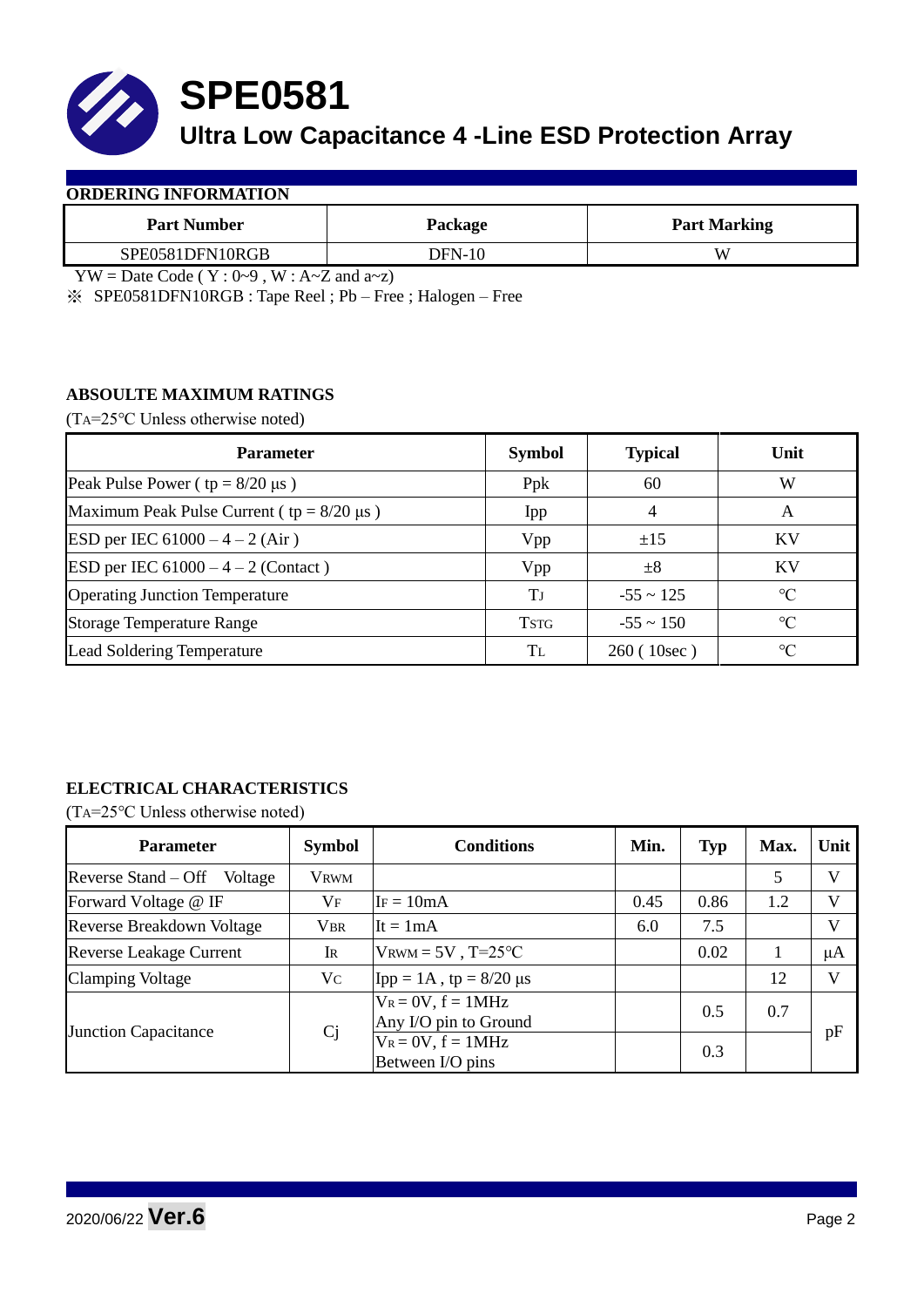**SPE0581 Ultra Low Capacitance 4 -Line ESD Protection Array**

### **TYPICAL CHARACTERISTICS**



Clamping Voltage vs. Peak Pulse Current



110 100 90 % of Rated Power or lpp 80  $70$ 60 50  $40$  $30$  $\overline{20}$  $10$  $\rm _0$ 25  $\mathbf 0$ 50 75 100 125 150 Ambient Temperature -  $T_A$  (°C)

**Power Derating Curve** 

Forward Voltage vs. Forward Current



## 2020/06/22 **Ver.6** Page <sup>3</sup>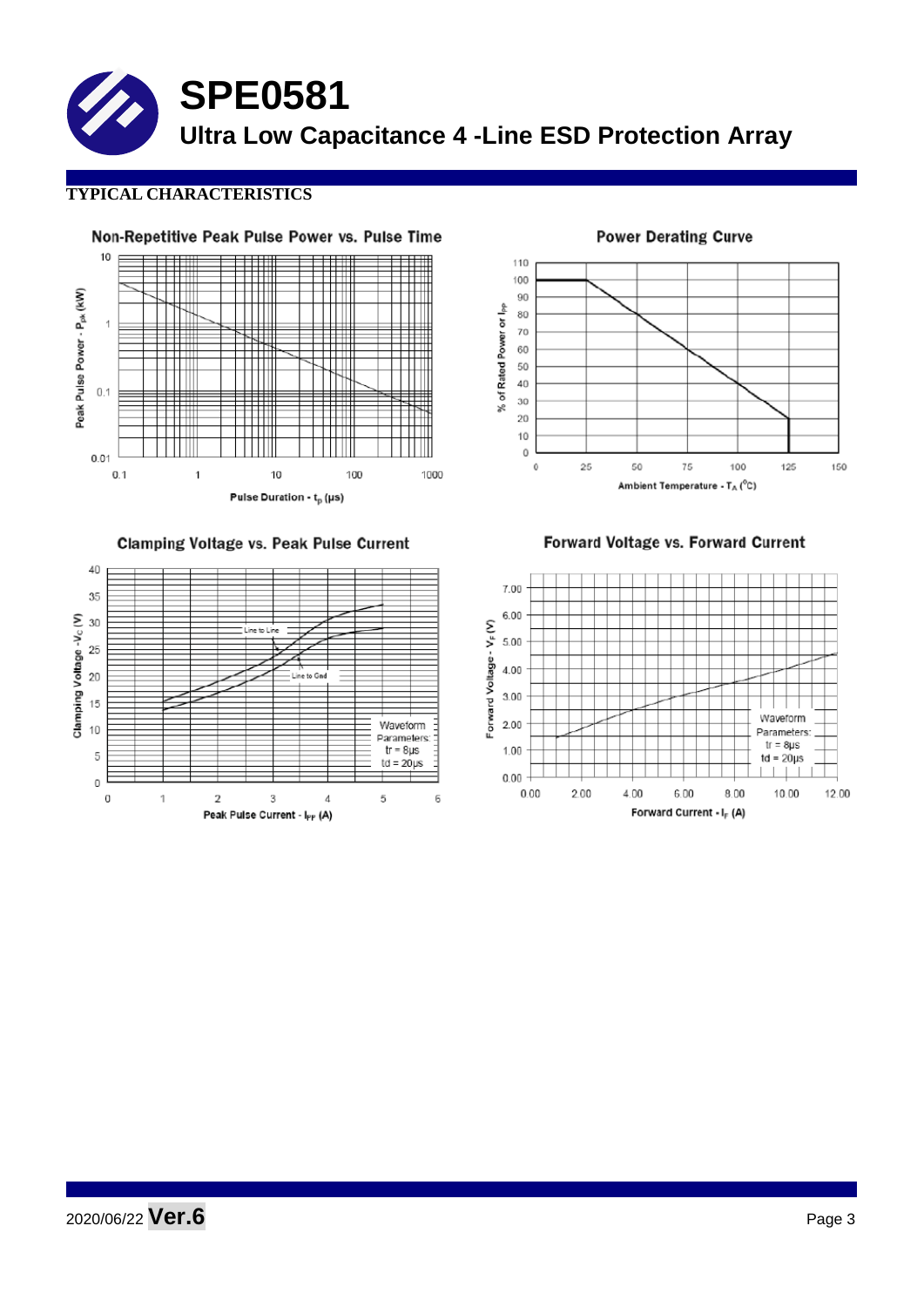

### **SCHEMATIC & PIN CONFIGURATION**

As Figure Shown is an example of how to route the high speed differential traces through the SPE0581.The solid line represents the PCB trace. The PCB traces are used to connect the pin pairs for each line (pin 1 to pin 10, pin 2 to pin 9, pin 4 to pin 7, pin 5 to pin 6). For example, line 1 enters at pin 1 and exits at Pin 10 and the PCB trace connects pin 1 and 10 together. This is true for lines connected at pins2, 4, and 5 also. Ground is connected at pins3 and 8. One large ground pad should be used in lieu of two separate pads.



**Flow through Layout Using SPE0581**

### **APPLICATION INFORMATION ( Design Recommendations for HDMI Protection )**

Adding external ESD protection to HDMI ports can be challenging. First, ESD protection devices have an inherent junction capacitance. However, adding even a small amount of capacitance will cause the impedance of the differential pair to drop. Second , large packages and land pattern requirements cause discontinuities that adversely affect signal integrity. The SPE0581 is specifically designed for protection of high-speed interfaces such as HDMI. They present <0.35pF capacitance between the pairs while being rated to handle +/-8KV ESD contact discharges (15KVair discharge) as outlined in IEC61000-4-2. Each device is in a leadless DFN package that is less than 1.1mm wide. They are designed such that the traces flow straight through the device. The narrow package and flow-through design reduces discontinuities and minimizes impact on signal integrity. This becomes even more critical as signal speed increased.